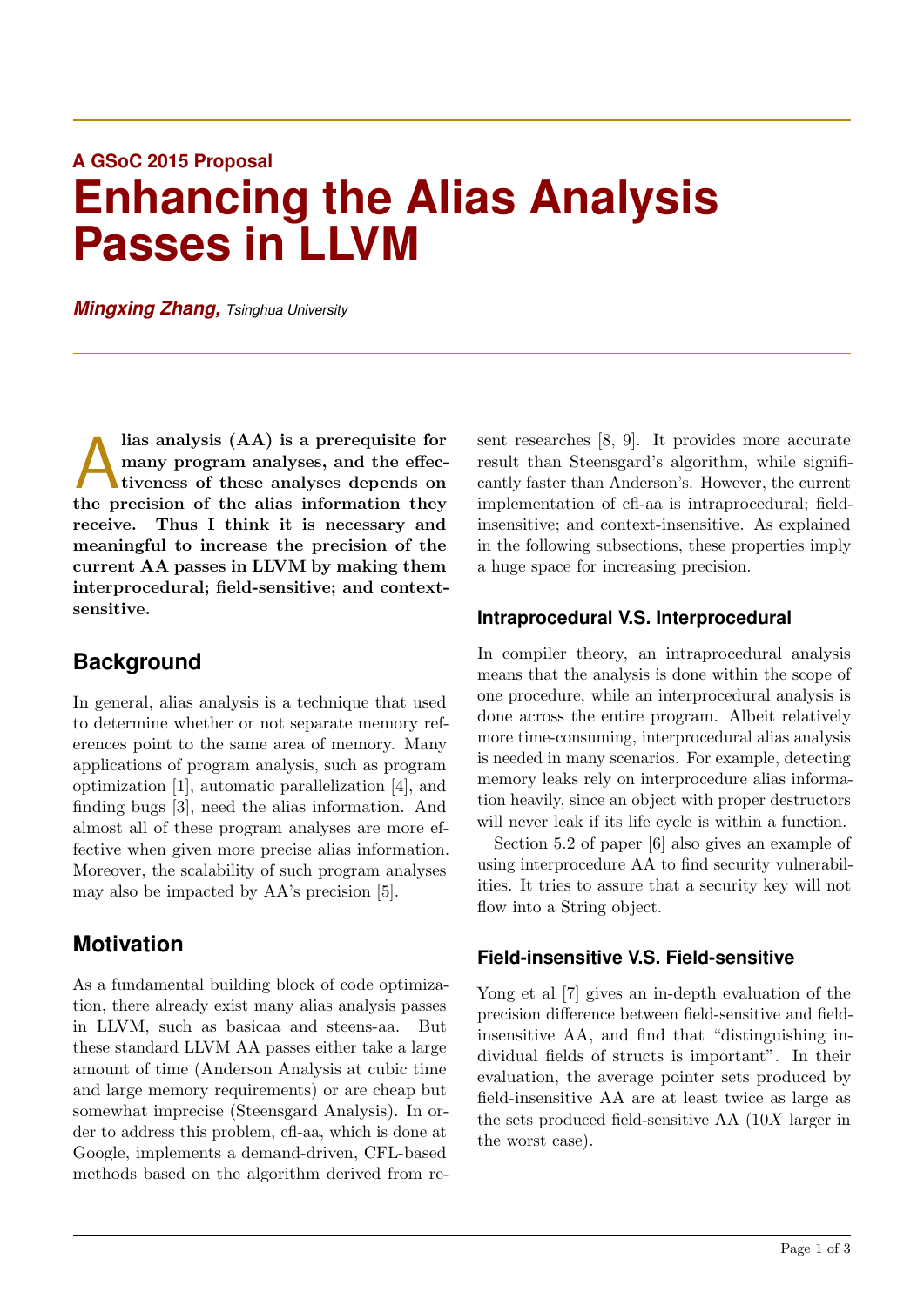## **Context-insensitive V.S. Context-sensitive**

In Section 6.3 (Figure 6) of paper [6], the author compares the effectiveness of type refinement between using context-sensitive AA and contextinsensitive AA, and shows a considerable increase. Although the difference is not that significant when compared with the field sensitive, as demonstrated by Guyer et al [2], a small amount of imprecision in isolated parts of the program can significantly impact the effectiveness of the client analysis in specific cases, such as security analysis and parallelization.

## **Plan**

There are several things that I plain to do for enhancing the alias analysis passes in LLVM during this summer of code project.

- 1. Make the alias analysis field-sensitive by representing fields of a struct with separated nodes. In order to handle type casting, I intend to use the "collapse at casting" approach described in paper [7].
- 2. Handling special global variables, such as errno.
- 3. Extend cfl-aa to interprocedural analysis. Both context-insensitive and context-sensitive approach will be explored. The implementation of context-sensitive analysis may be based on the cloning technique proposed by Whaley et al [6].

The expectant schedule is given in Table 1.

| Table 1: Time allocation of the project |  |  |  |
|-----------------------------------------|--|--|--|
|-----------------------------------------|--|--|--|

| Work                                |   |
|-------------------------------------|---|
| Investigating recent researches on  | 1 |
| alias analysis                      |   |
| Profiling the code                  |   |
| Field-sensitive analysis            | 3 |
| Handling special global variables   |   |
| Context-insensitive interprocedural | 2 |
| analysis                            |   |
| Context-sensitive interprocedural   | 2 |
| analysis                            |   |
| Evaluating the precision            |   |
| Scrub code, write documents         |   |

# **About Me**

In this section, I'd like to introduce myself briefly. I'm a 3rd year PhD student from Tsinghua University, China. And my research area is mainly focus on software reliability and distributed computing, which means that I've used LLVM in many of my past and on-gong projects for detecting and tolerating bugs.

As an illustration, we have proposed a novel technique named Anticipating Invariant (AI), which can anticipate concurrency bugs before any irreversible changes have been made. Based on it, we implemented a LLVM-based tool to tolerate concurrency bugs on-the-fly. Experiments with 35 real-world concurrency bugs demonstrate that AI is capable of detecting and tolerating most types of concurrency bugs, including both atomicity and order violations. We also evaluate AI with 6 representative parallel programs. Results show that AI incurs negligible overhead  $(< 1\%)$  for many nontrivial desktop and server applications. And its slowdown on computation-intensive programs can be reduced to about  $2X$  after using the bias instrumentation. The paper is published in FSE 2014 and won a SIGSOFT distinguished paper award. The source code of our implementation is also available at http://james0zan.github.io/AI.html.

I have also done a 3-months internship at Google NYC on improving database testing and a 9-months internship at Microsoft Research Asia (MSRA) for implementing a distributed (MPI-based) L-BFGS library. And I have got an excellent assessment for my MSRA internship. Moreover, I've visited the Columbia University for 6 months and working on a performance bug detection project, under the supervising of Prof. Junfeng Yang.

My email is james0zan@gmail.com and my homepage is http://james0zan.github.io/.

# **References**

- [1] Rakesh Ghiya and Laurie J. Hendren. Putting pointer analysis to work. In Proceedings of the 25th ACM SIGPLAN-SIGACT Symposium on Principles of Programming Languages, POPL '98.
- [2] Samuel Z. Guyer and Calvin Lin. Error checking with client-driven pointer analysis. Sci. Comput. Program., 58(1-2), October 2005.
- [3] David L. Heine and Monica S. Lam. A prac-